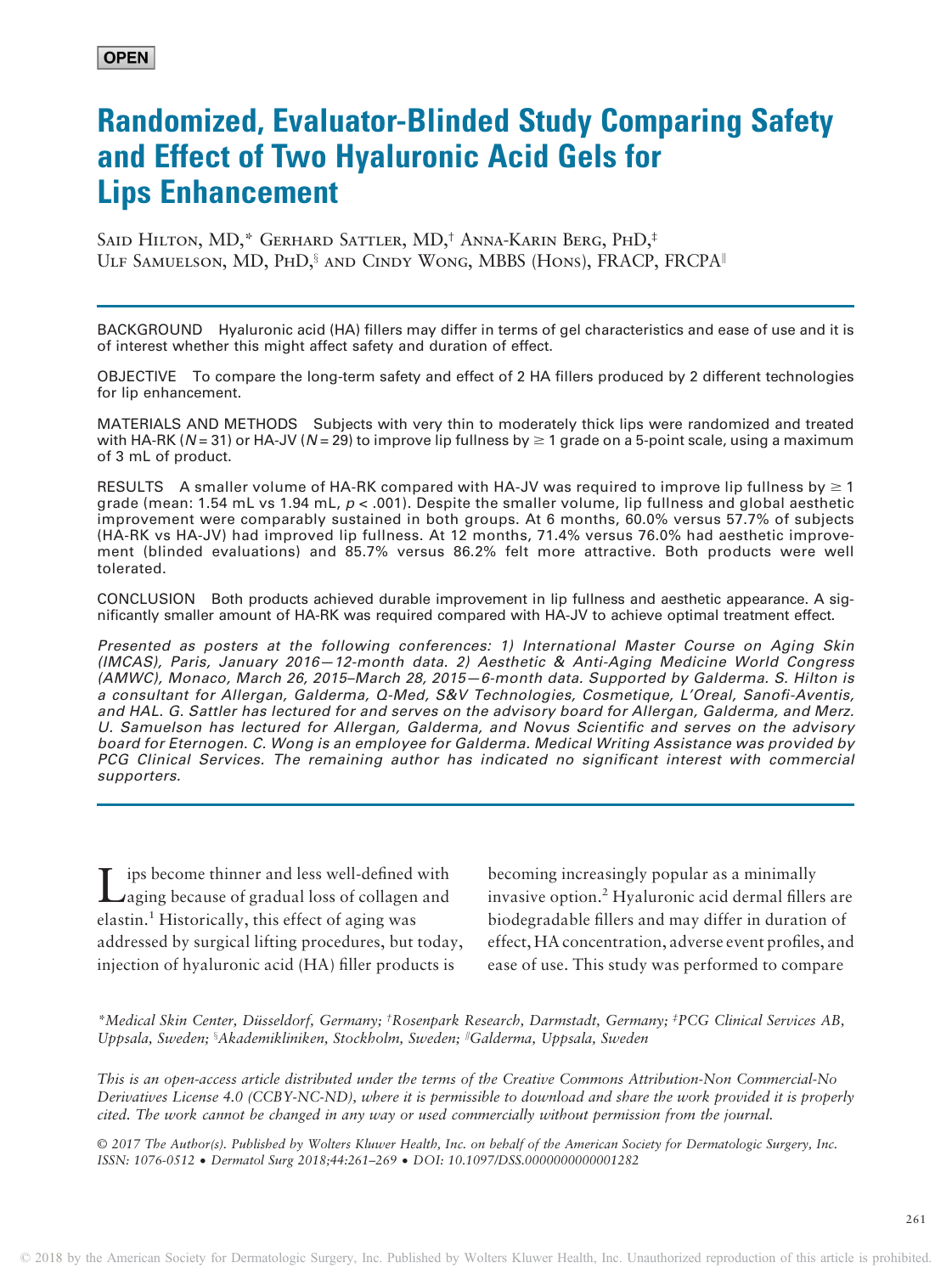the long-term effect and safety of 2 HA gels developed for lip enhancement: Restylane Kysse with lidocaine (HA-RK, named Emervel Lips Lidocaine at the time of the study) and Juvéderm Volbella with lidocaine (HA-JV).

## Materials and Methods

## Subjects and Study Design

This was a 12-month, randomized, evaluatorblinded study (ClinicalTrials.gov Identifier: NCT01916278), performed at 2 centers in Germany and 1 center in Sweden, Sep 2013–May 2015. Sixty subjects with very thin to moderately thick lips (Lip Fullness Grading Scale  $[LFGS]$ <sup>3</sup> scores 0–2) were randomized 1:1 to treatment with HA-RK or HA-JV. Randomization was stratified by baseline LFGS score. The study was approved by independent ethics committees in accordance with the 1975 Declaration of Helsinki (and later revisions) and conducted in compliance with good clinical practice. All subjects gave written informed consent to participate. Key exclusion criteria included: previous surgery/tattoo to the lips, presence of any abnormal lip structure, active skin disease, history of angioedema, permanent lip implant, and lip enhancement or laser therapy performed within the preceding 12 months.

# **Treatments**

Subjects were treated on Day 0 with either HA-RK (20 mg/mL HA, Galderma SA, Lausanne, Switzerland) or HA-JV (15 mg/mL HA, Allergan, Pringy, France). Both are biodegradable, HA gels of nonanimal origin, cross-linked with 1,4-butanediol diglycidyl ether but manufactured using different technologies. The study required injection of each subject with a sufficient amount of product to reach  $\geq$ 1 grade increase in LFGS score in both lips. Touch-up treatment could be administered after 2 weeks. Study product was slowly administered by submucosal injection in the lips, using an injection technique chosen by the treating investigator (the same predominant injection technique was used for all subjects at each site). Up to 3 mL (1.5 mL in each lip) could be injected at the initial and touch-up treatment combined. Both study products contained lidocaine hydrochloride (3 mg/mL), but additional local anesthesia could be used. The injection technique, volumes injected, and ease of injection and molding were documented for each lip. Optional retreatment was offered at 12 months, and a maximum total volume of 3 mL was allowed.

## Effect Assessments

Global Aesthetic Improvement Scale (GAIS) score was assessed by treating investigators and subjects, and by blinded evaluators after study end, using photographs taken with standardized settings.

Lip Fullness Grading Scale score  $(0 = \text{very thin}; 1 =$ thin;  $2 =$  moderately thick;  $3 =$  thick;  $4 =$  full) was assessed by the treating investigator and by blinded evaluators (using photographs). Improvement in lip fullness was defined as  $a \geq 1$ -grade in LFGS increase from baseline. A subject satisfaction questionnaire was completed.

#### Safety Assessments

Intensity of local tolerability symptoms (bruising, redness, pain, tenderness, itching, and swelling) was recorded by subjects in a 14-day diary after initial treatment. Treating investigators recorded adverse events throughout the study after each treatment. Palpability was assessed by treating investigators and treatment pain by the subjects.

## **Statistics**

Effect and safety analyses were based on the intention-to-treat (ITT) and safety populations, respectively. Injected filler volume was compared between products using Student's t test. Proportions of subjects with improvement in GAIS and LFGS were compared between products using Fisher exact test. The significance level was 0.05. The subject satisfaction questionnaire and safety variables were analyzed descriptively.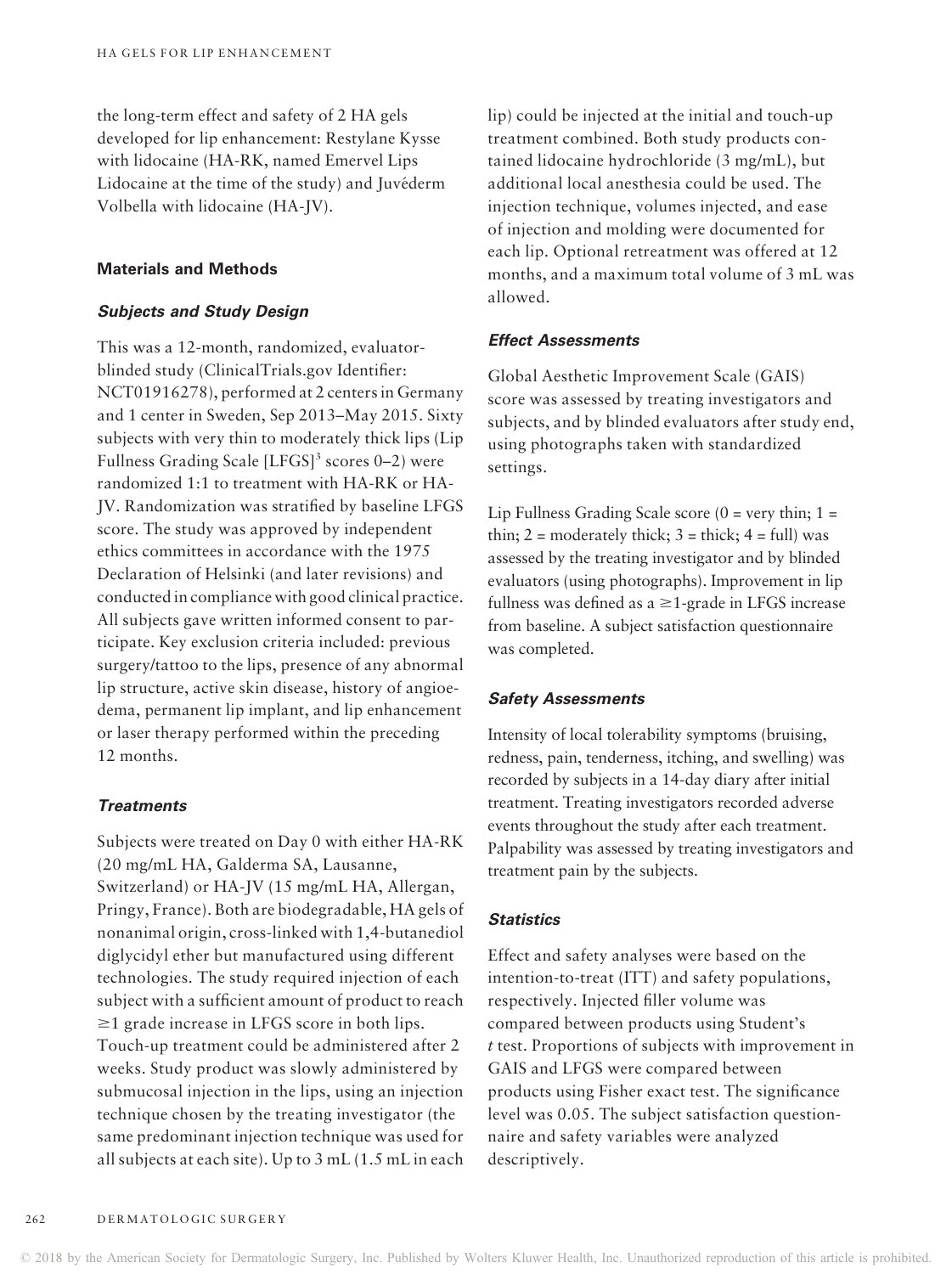| <b>TABLE 1. Demographic and Baseline Parameters, ITT Population</b> |                     |                         |                     |  |  |  |  |  |
|---------------------------------------------------------------------|---------------------|-------------------------|---------------------|--|--|--|--|--|
|                                                                     | $HA-RK (N = 31)$    | $HA$ -JV (N = 29)       | Total $(N = 60)$    |  |  |  |  |  |
| Sex, $n$ $%$                                                        |                     |                         |                     |  |  |  |  |  |
| <b>Females</b>                                                      | 29 (93.5)           | 29 (100.0)              | 58 (96.7)           |  |  |  |  |  |
| <b>Males</b>                                                        | 2(6.5)              | $\overline{0}$          | 2(3.3)              |  |  |  |  |  |
| Age, mean [median] (range), yrs                                     | 40.1 [41.0] (21-63) | 42.3 [43.0] (23-60)     | 41.2 [42.0] (21-63) |  |  |  |  |  |
| Ethnicity, $n$ (%)                                                  |                     |                         |                     |  |  |  |  |  |
| White                                                               | 31 (100.0)          | 26 (89.7)               | 57 (95.0)           |  |  |  |  |  |
| Hispanic or Latino                                                  | $\overline{0}$      | 1(3.4)                  | 1(1.7)              |  |  |  |  |  |
| Other (Mediterranean white)                                         | $\overline{0}$      | 2(6.9)                  | 2(3.3)              |  |  |  |  |  |
| Skin types (Fitzpatrick), n (%)                                     |                     |                         |                     |  |  |  |  |  |
| Ш                                                                   | 11(35.5)            | 4(13.8)                 | 15(25.0)            |  |  |  |  |  |
| III                                                                 | 13(41.9)            | 20(69.0)                | 33(55.0)            |  |  |  |  |  |
| IV                                                                  | 7(22.6)             | 5(17.2)                 | 12(20.0)            |  |  |  |  |  |
| Previous facial procedures, n (%)                                   |                     |                         |                     |  |  |  |  |  |
| Any procedures                                                      | 16(51.6)            | 11(37.9)                | 27(45.0)            |  |  |  |  |  |
| HA-based therapy                                                    | 7(22.6)             | 6(20.7)                 | 13(21.7)            |  |  |  |  |  |
| Botulinum toxin injection                                           | 7(22.6)             | 7(24.1)                 | 14(23.3)            |  |  |  |  |  |
| Aesthetic surgical therapy                                          | 3(9.7)              | $\overline{0}$          | 3(5.0)              |  |  |  |  |  |
| Laser treatment                                                     | 2(6.5)              | $\mathbf{0}$            | 2(3.3)              |  |  |  |  |  |
| Other (AHA-treatment, poly-L-lactic acid)                           | 2(6.5)              | $\Omega$                | 2(3.3)              |  |  |  |  |  |
| Chemical peeling                                                    | $\mathbf{0}$        | 1(3.4)                  | 1(1.7)              |  |  |  |  |  |
| Baseline LFGS (treating investigators),<br>mean [median] (range)    |                     |                         |                     |  |  |  |  |  |
| Upper lip                                                           | $0.74$ [1.00] (0-2) | $0.93$ [1.00] (0-2)     |                     |  |  |  |  |  |
| Lower lip                                                           | $1.06$ [1.00] (0-2) | $1.00$ $[1.00]$ $(0-2)$ |                     |  |  |  |  |  |
| Baseline LFGS (treating investigators), n (%)                       |                     |                         |                     |  |  |  |  |  |
| Upper lip                                                           |                     |                         |                     |  |  |  |  |  |
| $0 = \text{very thin lip}$                                          | 13(41.9)            | 9(31.0)                 | 22(36.7)            |  |  |  |  |  |
| $1 = \text{thin lip}$                                               | 13(41.9)            | 13(44.8)                | 26 (43.3)           |  |  |  |  |  |
| $2 =$ moderately thick lip                                          | 5(16.1)             | 7(24.1)                 | 12(20.0)            |  |  |  |  |  |
| Lower lip                                                           |                     |                         |                     |  |  |  |  |  |
| $0 = \text{very thin lip}$                                          | 8(25.8)             | 8(27.6)                 | 16 (26.7)           |  |  |  |  |  |
| $1 = \text{thin}$ lip                                               | 13 (41.9)           | 13 (44.8)               | 26(43.3)            |  |  |  |  |  |
| $2 =$ moderately thick lip                                          | 10(32.3)            | 8(27.6)                 | 18 (30.0)           |  |  |  |  |  |

 $% = (n/N) \times 100$ .

AHA, alpha hydroxy acid; HA, hyaluronic acid; ITT, intention to treat; LFGS, Lip Fullness Grading Scale.

## **Results**

## Demographics and Subject Disposition

The demographic and baseline parameters were comparable between groups, but more subjects in the HA-RK group had had previous aesthetic procedures (Table 1). Three subjects in the HA-RK group and 4 in the HA-JV group withdrew from the study. No withdrawals were because of treatment-related adverse events, and no subjects who were lost to follow-up had severe adverse events (Figure 1). All 60 treated subjects were included in the ITT and safety populations.

## **Treatments**

The total volumes injected at initial treatment and touchup and the volumes injected at retreatment are described in Table 2. Volumes injected per grade of lip fullness at baseline are shownin Table 3. Themean product volume injected to achieve  $\geq 1$  grade improvement in lip fullness was significantly smaller in the HA-RK group than in the HA-JV group: 1.54 mL versus 1.94 mL, respectively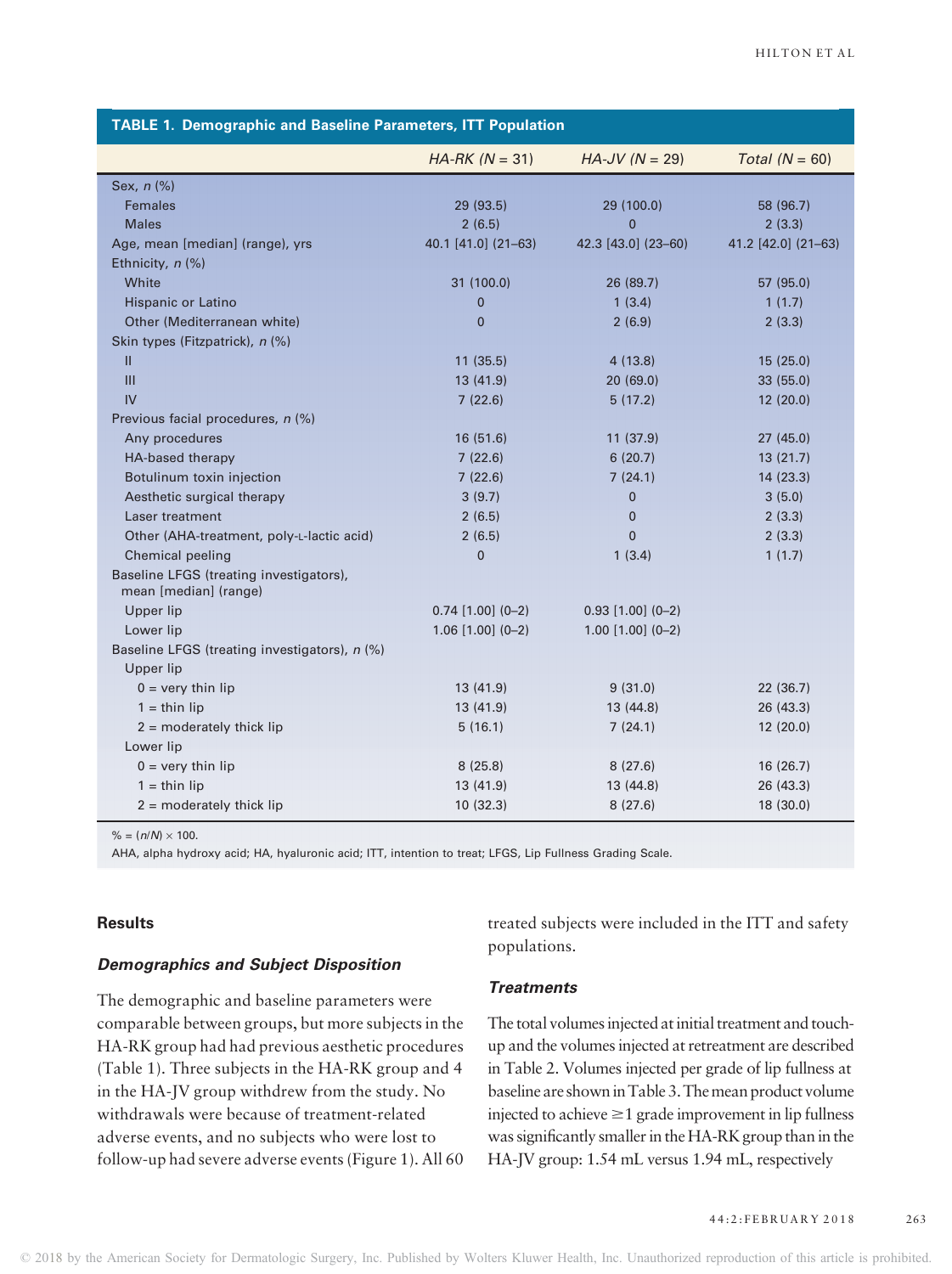

Figure 1. Disposition of subjects.

 $(p < .001)$  (Table 2). The trend was the same for each grade of lip fullness at baseline (Table 3). At 12 months, for optional retreatment, a smaller volume was also used for HA-RK than for HA-JV, Table 2.

The lip areas injected (vermilion mucosa or vermilion mucosa and border), injection techniques, and post-treatment care were comparable in the 2 groups. Local anesthesia was used at 2 of the sites

| TABLE 2. Volumes Injected at Initial and Touch-Up Treatment and Optional Retreatment, ITT Population |                 |                      |      |      |        |            |          |
|------------------------------------------------------------------------------------------------------|-----------------|----------------------|------|------|--------|------------|----------|
|                                                                                                      | <b>Subjects</b> | Volume Injected (mL) |      |      |        |            |          |
|                                                                                                      | $\sqrt{n}$      | Mean                 | Std  | Min  | Median | <b>Max</b> | $p^*$    |
| Total volume at initial + touch-up                                                                   |                 |                      |      |      |        |            |          |
| <b>Both lips</b>                                                                                     |                 |                      |      |      |        |            |          |
| HA-RK                                                                                                | 31              | $1.54*$              | 0.36 | 0.65 | 1.55   | 2.25       |          |
| HA-JV                                                                                                | 29              | $1.94*$              | 0.34 | 1.30 | 2.00   | 2.70       | $*<.001$ |
| <b>Upper lip</b>                                                                                     |                 |                      |      |      |        |            |          |
| <b>HA-RK</b>                                                                                         | 31              | $0.79*$              | 0.27 | 0.35 | 0.75   | 1.70       |          |
| HA-JV                                                                                                | 29              | $1.00*$              | 0.21 | 0.55 | 1.00   | 1.50       | $*002$   |
| Lower lip                                                                                            |                 |                      |      |      |        |            |          |
| HA-RK                                                                                                | 31              | $0.75*$              | 0.22 | 0.30 | 0.80   | 1.20       |          |
| HA-JV                                                                                                | 29              | $0.94*$              | 0.21 | 0.50 | 0.95   | 1.50       | $*001$   |
| Optional retreatment (Month 12)                                                                      |                 |                      |      |      |        |            |          |
| <b>Both lips</b>                                                                                     |                 |                      |      |      |        |            |          |
| <b>HA-RK</b>                                                                                         | 27              | 1.05                 | 0.31 | 0.60 | 1.00   | 1.70       |          |
| HA-JV                                                                                                | 24              | 1.19                 | 0.46 | 0.40 | 1.00   | 2.00       |          |
| Upper lip                                                                                            |                 |                      |      |      |        |            |          |
| <b>HA-RK</b>                                                                                         | 27              | 0.55                 | 0.19 | 0.30 | 0.55   | 1.00       |          |
| HA-JV                                                                                                | 24              | 0.66                 | 0.23 | 0.35 | 0.60   | 1.25       |          |
| Lower lip                                                                                            |                 |                      |      |      |        |            |          |
| HA-RK                                                                                                | 27              | 0.50                 | 0.17 | 0.30 | 0.45   | 0.80       |          |
| HA-JV                                                                                                | 23              | 0.55                 | 0.26 | 0.10 | 0.50   | 1.05       |          |

\*Total volume at initial + touch-up treatment compared using Students t test.

HA, hyaluronic acid; ITT, intention to treat.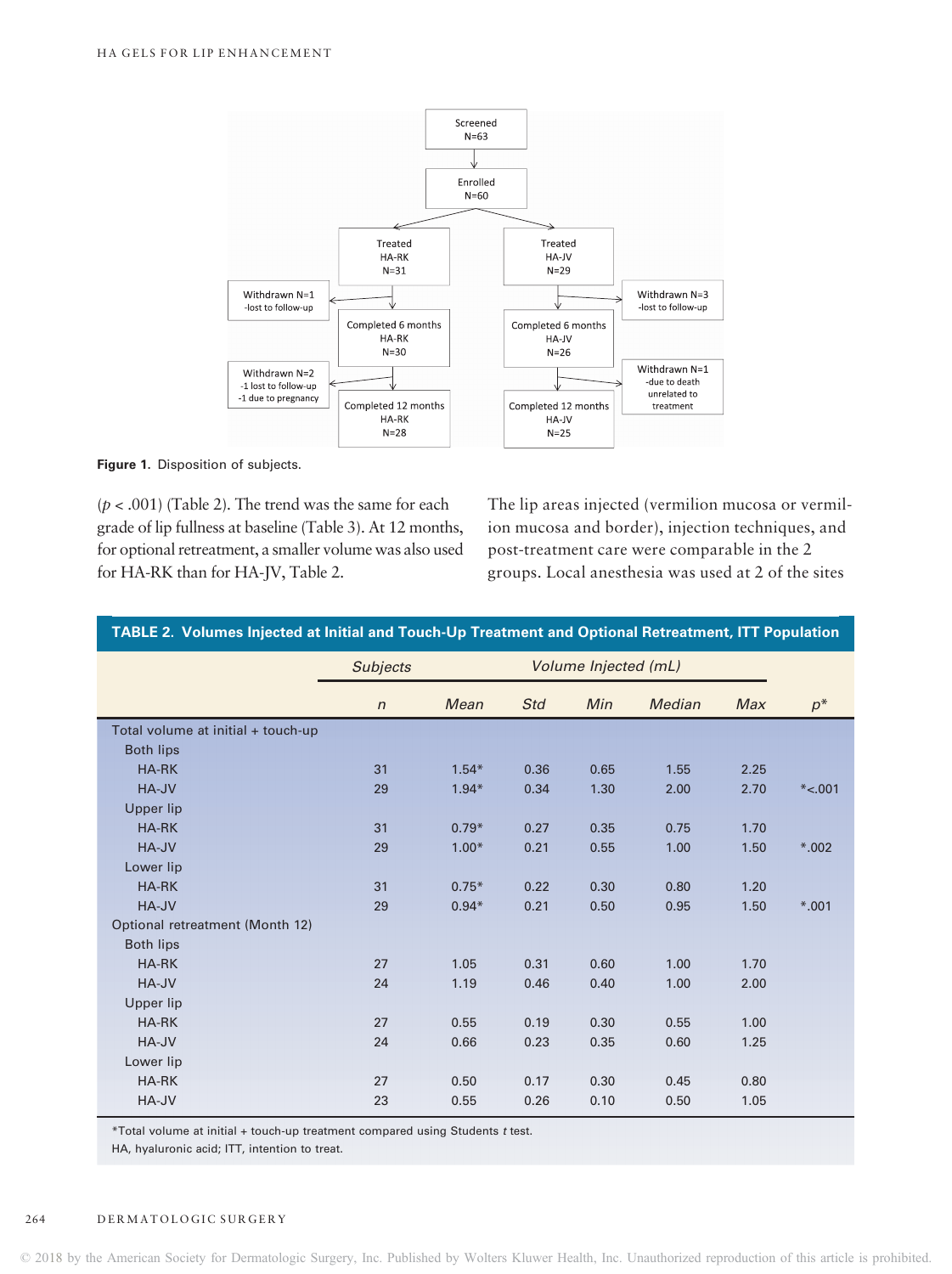| <b>1 opulation</b>            |                 |                      |            |      |               |            |
|-------------------------------|-----------------|----------------------|------------|------|---------------|------------|
|                               | <b>Subjects</b> | Volume Injected (mL) |            |      |               |            |
| <b>LFGS Score at Baseline</b> | $\sqrt{n}$      | Mean                 | <b>Std</b> | Min  | <b>Median</b> | <b>Max</b> |
| Upper lip                     |                 |                      |            |      |               |            |
| <b>HA-RK</b>                  |                 |                      |            |      |               |            |
| Very thin                     | 13              | 0.57                 | 0.18       | 0.40 | 0.50          | 1.00       |
| Thin                          | 13              | 0.57                 | 0.21       | 0.35 | 0.50          | 1.20       |
| Moderately thick              | 5               | 0.60                 | 0.10       | 0.50 | 0.60          | 0.70       |
| HA-JV                         |                 |                      |            |      |               |            |
| Very thin                     | 9               | 0.74                 | 0.16       | 0.50 | 0.75          | 1.00       |
| <b>Thin</b>                   | 13              | 0.71                 | 0.18       | 0.35 | 0.75          | 1.00       |
| Moderately thick              | $\overline{7}$  | 0.72                 | 0.14       | 0.50 | 0.80          | 0.85       |
| Lower lip                     |                 |                      |            |      |               |            |
| HA-RK                         |                 |                      |            |      |               |            |
| Very thin                     | 8               | 0.63                 | 0.18       | 0.35 | 0.65          | 0.90       |
| Thin                          | 13              | 0.54                 | 0.17       | 0.20 | 0.55          | 0.80       |
| Moderately thick              | 10              | 0.51                 | 0.10       | 0.35 | 0.50          | 0.70       |
| HA-JV                         |                 |                      |            |      |               |            |
| Very thin                     | 8               | 0.68                 | 0.17       | 0.45 | 0.68          | 1.00       |
| <b>Thin</b>                   | 13              | 0.70                 | 0.11       | 0.50 | 0.70          | 0.90       |
| Moderately thick              | 8               | 0.77                 | 0.24       | 0.40 | 0.80          | 1.15       |

TABLE 3. Volumes Injected Into Upper and Lower Lips at Initial Treatment by LFGS Score at Baseline, ITT Population

HA, hyaluronic acid; ITT, intention to treat; LFGS, Lip Fullness Grading Scale.

only. The most common injection method was serial puncture, used in approximately 2-thirds of upper and lower lips in both groups. More than 1 injection technique could be used per lip.

The investigators rated the injections to be very or fairly easy to perform in >90% of subjects in both groups and molding to be very or fairly easy to perform in >95% of the subjects in both groups.



Figure 2. Proportions of subjects with improvement in Global Aesthetic Improvement Scale in both upper and lower lips assessed by treating investigators, blinded evaluators, and subjects, intention-to-treat population. No statistically significant differences between groups at any time point, Fisher exact test.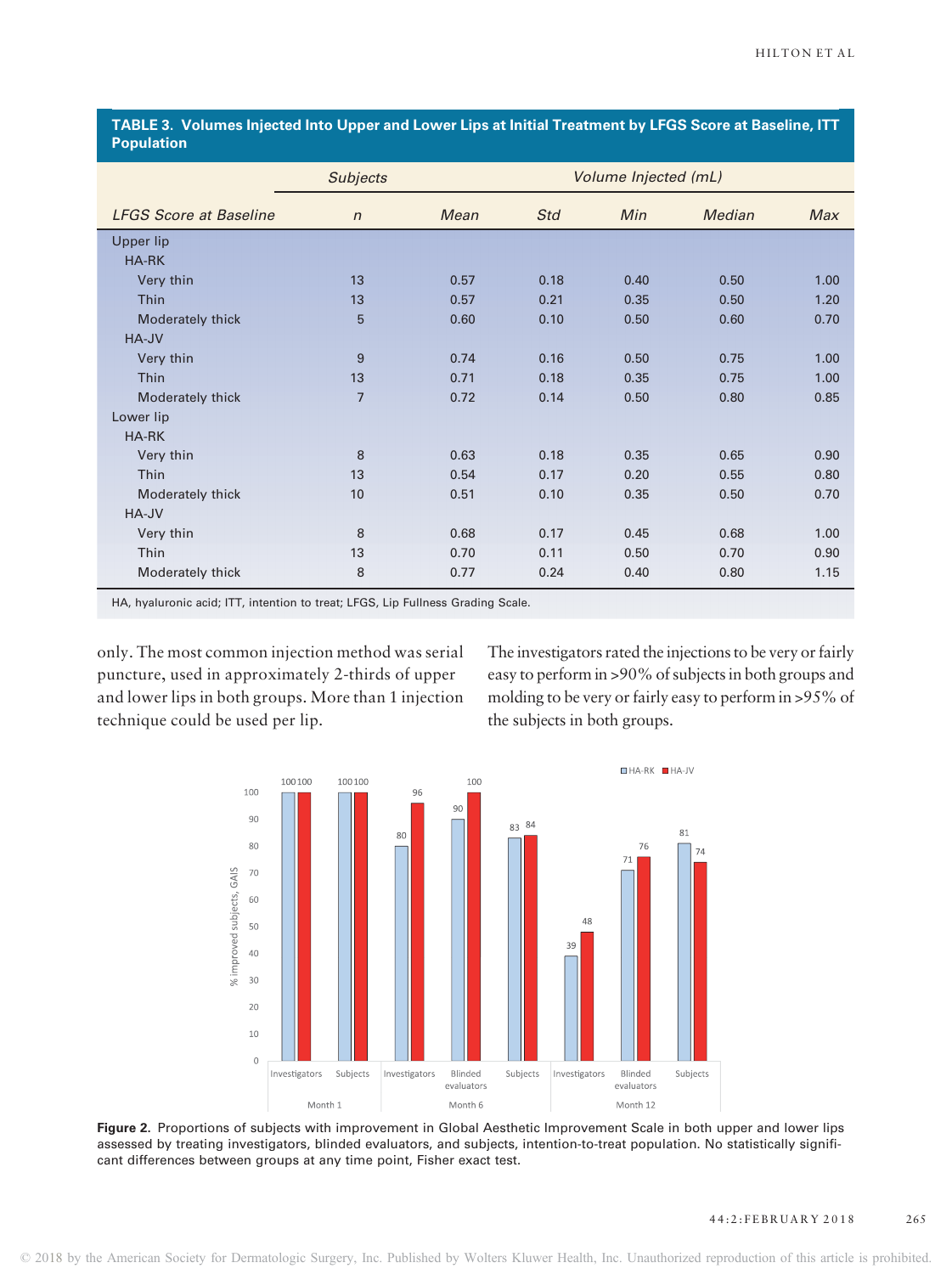

Figure 3. Proportions of subjects with  $\geq 1$  grade improvement in Lip Fullness Grading Scale in both lips by treating investigators and blinded evaluators, intention-to-treat population. No statistically significant differences between groups at any time point, Fisher exact test.

## Effect of Treatment

# GAIS

Aesthetic appearance (GAIS) was improved in both lips of all subjects in both groups at 1 month after treatment according to the treating investigators and subjects. This effect was sustained up to 6 months after treatment in  $\geq 80\%$  of subjects in both groups according to the treating investigators, subjects, and blinded evaluators, with no statistically significant difference between treatments (Fisher exact test). After 12 months, 81% of HA-RK–treated subjects and 74% of the HA-JV–treated subjects reported improvement (Figure 2).

## Lip Fullness Grading Scale

The baseline LFGS values, evaluated by the treating investigators, showed comparable lip fullness of the lower lips in the HA-RK and HA-JV groups but slightly thinner upper lips in the HA-RK group compared with the HA-JV group (Table 1).

Based on assessments by the treating investigators,  $a \geq 1$ -grade increase from baseline was achieved in the majority of subjects in both groups at 1 month after treatment and sustained in more than half of the subjects in both groups up to 6 months after treatment. At 12 months after treatment, similar proportions of subjects in both groups had  $\geq 1$  grade improvement (Figure 3). There were no statistically significant differences between groups at any time point (Fisher exact test).

#### Subject Questionnaire

Treatment satisfaction was high and comparable in the 2 groups throughout the study; 1 month after treatment,  $\geq$ 96% of subjects were somewhat or very satisfied with lip fullness,  $\geq$ 86% somewhat or fully agreed to feeling more attractive,  $\geq$ 96% somewhat or fully agreed that their lips had a natural look, and  $\geq$ 86% somewhat or fully agreed that the treatment had added balance to their facial features (Figure 4). At



Figure 4. Responses to the subject satisfaction questionnaire on satisfaction, attractiveness, natural looking lips, and adding balance to facial features, intention-to-treat population. Total number of subjects responding to the questionnaire in the HA-RK/HA-JV groups at Month 1:  $N = 28/N = 29$ ; Month 12:  $N = 25/N = 22$ . HA, hyaluronic acid.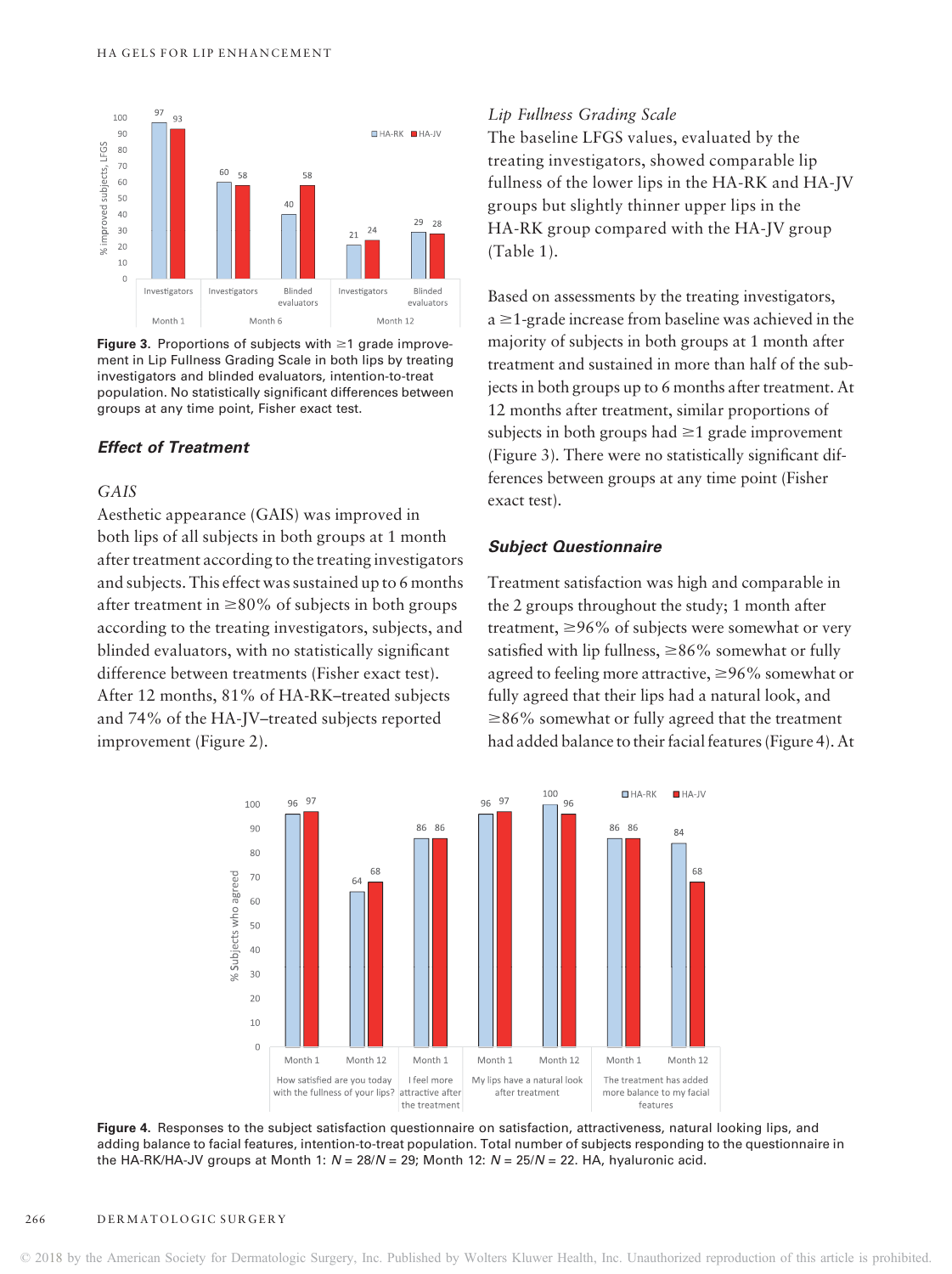

Figure 5. Photographs of lips from 1 subject treated with HA-RK at baseline (A) and 12 months after treatment (B). HA, hyaluronic acid.

12 months after treatment,  $\geq 64\%$  of subjects were still satisfied with lip fullness and agreed that the treatment added balance to their facial features, and  $\geq$ 96% of subjects agreed that their lips had a natural look. Figure 5 shows a representative subject before and 12 months

after treatment with HA-RK. Almost all subjects in both groups agreed that they would do the treatment again (HA-RK 96% vs HA-JV 91% at 12 months) and that they would recommend the treatment to a friend (HA-RK 100% vs HA-JV 95% at 12 months). Recovery time after treatment was considered acceptable by most subjects at 2 weeks after treatment in both groups (HA-RK 97% vs HA-JV 81%).

## Safety and Tolerability

## Subject Diary

The most common local reactions recorded in the 14-day subject diary were swelling, bruising, and tenderness. All local reactions, except redness, occurred in similar subject proportions in both groups. Redness was more common in the HA-RK group but most additional reports of redness in the HA-RK group compared with the HA-JV group were of mild intensity and only 1 subject had redness after Day 14, which continued for 32 days.

Most local reactions were mild or moderate in intensity and had resolved within 14 days after initial treatment. Any reactions still ongoing after Day 14 were reported as adverse events; these included tenderness (4 subjects in the HA-RK group and 1

| <b>Population</b>     |                |                  |                |                 |                  |                |  |  |  |
|-----------------------|----------------|------------------|----------------|-----------------|------------------|----------------|--|--|--|
|                       |                | $HA-RK (N = 31)$ |                |                 | $HA-JV (N = 29)$ |                |  |  |  |
|                       |                | <b>Subjects</b>  |                | <b>Subjects</b> |                  |                |  |  |  |
| <b>Preferred Term</b> | $\mathsf{n}$   | %                | Events, n      | $\mathsf{n}$    | %                | Events, n      |  |  |  |
| Implant site erythema |                | 3.2              | $\overline{2}$ | 0               | 0.0              | $\Omega$       |  |  |  |
| Implant site nodule   | 0              | 0.0              |                |                 | 3.4              |                |  |  |  |
| Implant site pain     | 4              | 12.9             |                |                 | 3.4              | 4              |  |  |  |
| Implant site papules  | $\overline{2}$ | 6.5              | 4              |                 | 24.1             | 8              |  |  |  |
| Implant site pruritus | $\overline{0}$ | 0.0              | 0              |                 | 3.4              |                |  |  |  |
| Implant site swelling | $\overline{2}$ | 6.5              | 4              |                 | 3.4              | $\overline{2}$ |  |  |  |
| Hypersensitivity      | 0              | 0.0              | 0              |                 | 3.4              |                |  |  |  |
| Oral herpes           |                | 3.2              |                | 0               | 0.0              | $\Omega$       |  |  |  |
| Hyperesthesia         |                | 3.2              | $\overline{2}$ | 0               | 0.0              | $\Omega$       |  |  |  |
| Skin discoloration    | $\Omega$       | 0.0              | O              |                 | 3.4              |                |  |  |  |
| Total                 | 6              | 19.4             | 20             | 11              | 37.9             | 18             |  |  |  |

TABLE 4. Treatment-Related Adverse Events by MedDRA System Organ Class and Preferred Term, Safety

 $% = (n/N) \times 100$ .

HA, hyaluronic acid.

#### 4 4: 2: FEBRUARY 2 0 1 8 267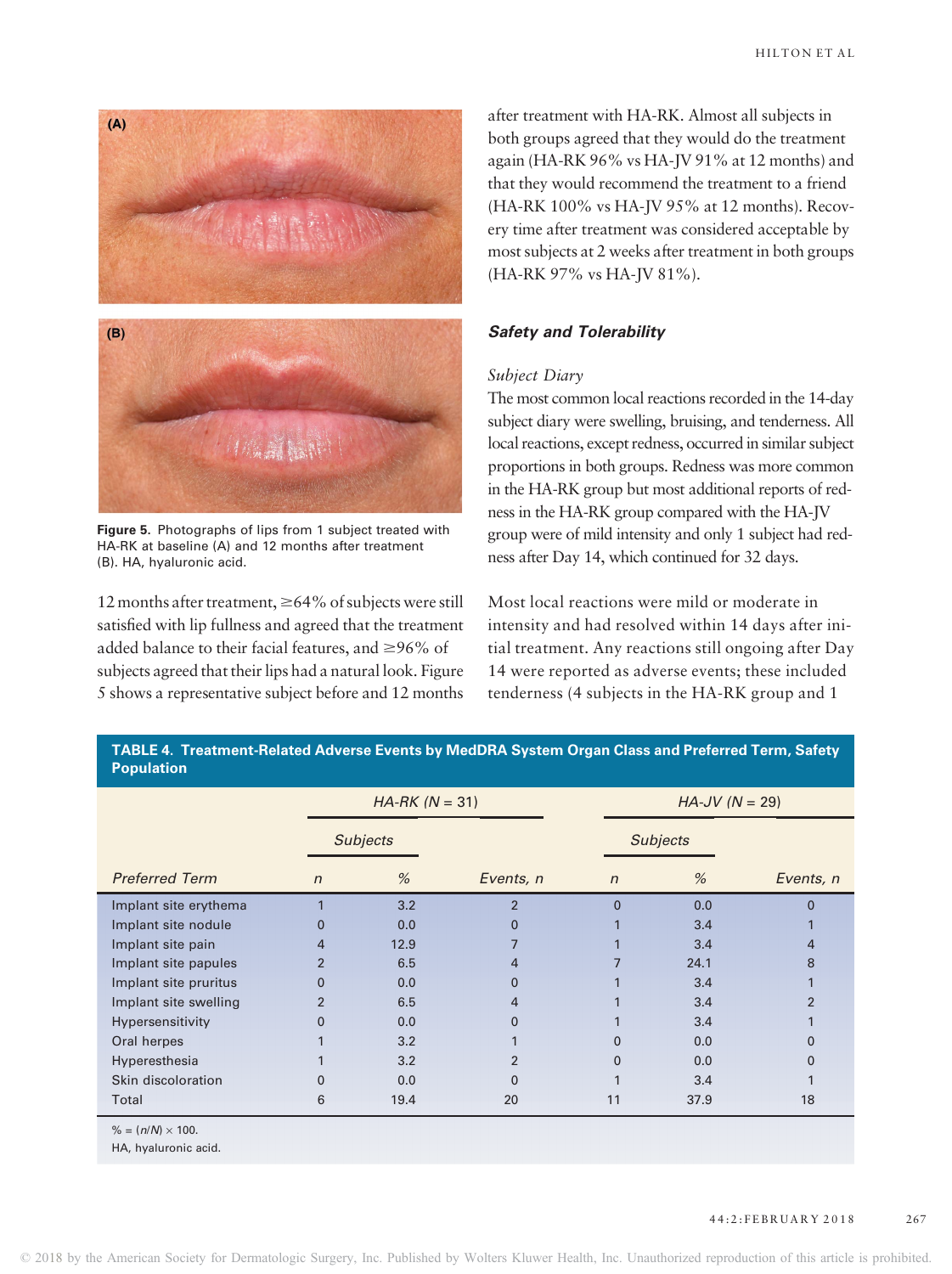subject in the HA-JV group), swelling (2 subjects in the HA-RK group and 1 subject in the HA-JV group), and redness, pain, and itching reported by single subjects in either group (Table 4). These adverse events resolved within approximately 1 month.

## Treatment Pain

Pain during initial treatment occurred at similar frequency and intensity in both groups. One subject in each group reported severe pain. At touch-up treatment, pain was reported by similar subject proportions as at the initial treatment but the painintensity tended to be lower, mostly mild (data not shown).

#### Palpability

There were overall few abnormal palpability findings in both groups up to 2 weeks after each treatment occasion (up to 10% per group) and no apparent difference between groups (data not shown).

# Adverse Events

The adverse events collected during the 12-month study period did not indicate any safety concerns for either HA product or any major differences in the safety profiles of the 2 products (Tables 4 and 5). There were no treatment-related serious adverse events.

Adverse events related to the study product and/or injection procedure occurred in a smaller proportion of subjects in the HA-RK group (6 subjects; 19.4%) than in the HA-JV group (11 subjects; 37.9%). The most common treatment-related adverse events were nonserious, local site reactions: implant site papules, implant site pain, and implant site swelling. Most treatment-related adverse events were of mild or moderate intensity, except for 3 events in the HA-JV group. Treatment-related adverse events of severe intensity (nonserious) occurred only in the HA-JV group: implant site swelling (both lips) in 1 subject and hypersensitivity (facial numbness and swelling, and shortness of breath) in 1 subject.

All treatment-related events started within 19 days after initial or touch-up treatment and had a duration of 32 days or less in the HA-RK group and 51 days or less in the HA-JV group except 2 events, both in the HA-JV group. These events affected 2 subjects (6.9%): skin discoloration (1 subject; onset: 57 days after touch-up; duration: 287 days) and implant site papules (1 subject; onset: 78 days after touch-up).

## **Discussion**

The study results showed that significantly less HA-RK was required to achieve the same effect,  $a \ge 1$ -grade improvement in lip fullness, compared with HA-JV

| <b>TABLE 5. Summary of Adverse Events, Safety Population</b>        |                  |      |                |                   |      |             |  |  |
|---------------------------------------------------------------------|------------------|------|----------------|-------------------|------|-------------|--|--|
|                                                                     | $HA-RK (N = 31)$ |      |                | $HA$ -JV (N = 29) |      |             |  |  |
|                                                                     | <b>Subjects</b>  |      |                | <b>Subjects</b>   |      |             |  |  |
|                                                                     | $\mathsf{n}$     | %    | Events, n      | $\sqrt{n}$        | %    | Events, n   |  |  |
| Adverse events reported, total                                      | 20               | 64.5 | 61             | 18                | 62.1 | 42          |  |  |
| Total, serious                                                      | 2                | 6.5  | $\overline{2}$ | 1                 | 3.4  | 1           |  |  |
| Total, nonserious                                                   | 19               | 61.3 | 59             | 18                | 62.1 | 41          |  |  |
| Adverse events related to product and/or injection procedure, total | 6                | 19.4 | 20             | 11                | 37.9 | 18          |  |  |
| <b>Serious</b>                                                      | $\Omega$         | 0.0  | $\Omega$       | $\mathbf{0}$      | 0.0  | $\mathbf 0$ |  |  |
| <b>Nonserious</b>                                                   | 6                | 19.4 | 20             | 11                | 37.9 | 18          |  |  |
| Unrelated adverse events, total                                     | 18               | 58.1 | 41             | 12                | 41.4 | 24          |  |  |
| Subjects with no adverse event reported                             | 11               | 35.5 |                | 11                | 37.9 |             |  |  |
| $% = (n/N) \times 100.$                                             |                  |      |                |                   |      |             |  |  |
| HA, hyaluronic acid.                                                |                  |      |                |                   |      |             |  |  |

## 268 DERMATOLOGIC SURGERY